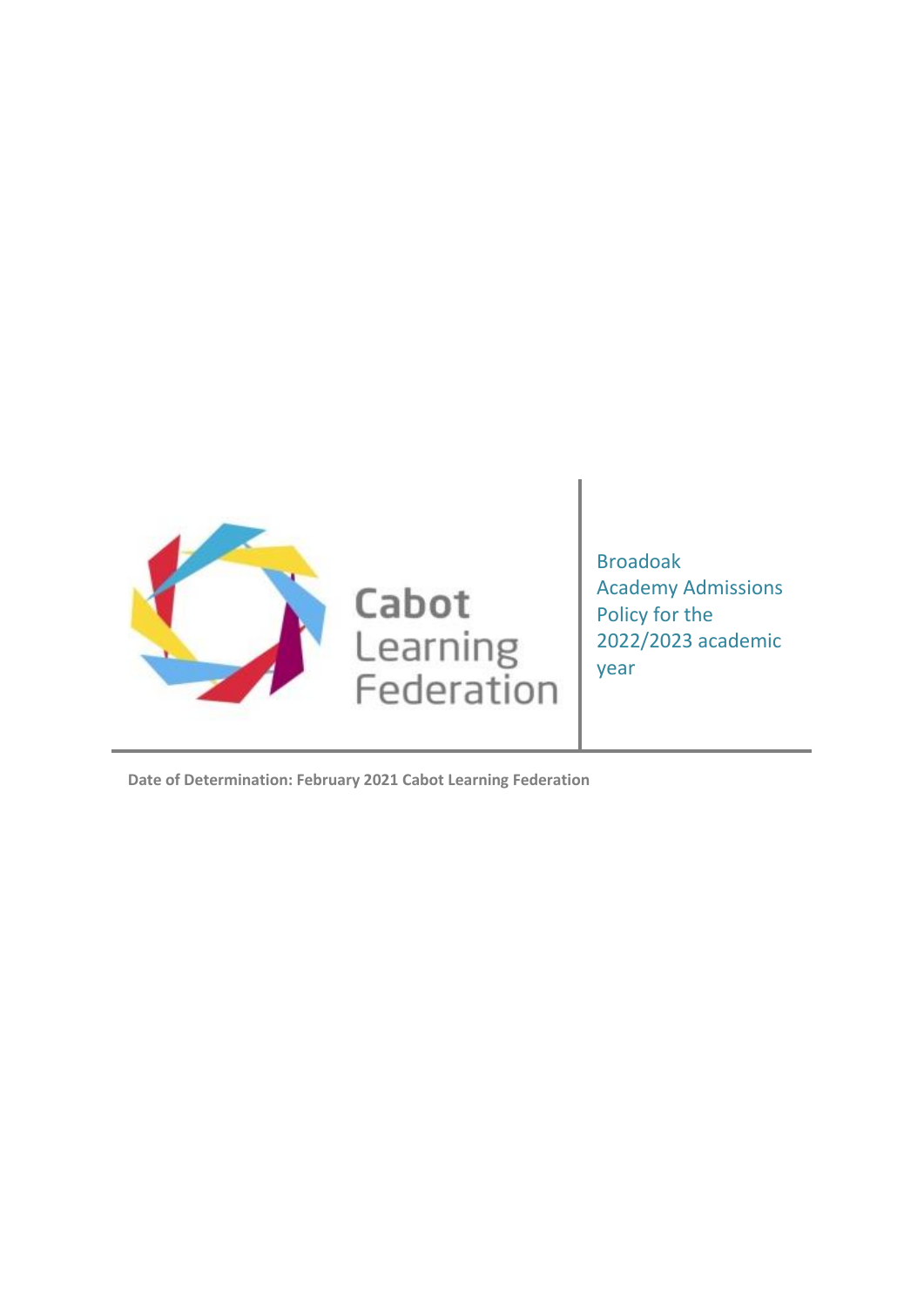

# <span id="page-1-0"></span>**History of most recent Policy changes**

| <b>Date</b>      | Page                   | <b>Change</b>                                                                                                   | Origin of Change e.g. TU request,<br><b>Change in legislation</b>                   |
|------------------|------------------------|-----------------------------------------------------------------------------------------------------------------|-------------------------------------------------------------------------------------|
| Date             | E.g. Whole<br>Document | Detail of change                                                                                                | Reason for change                                                                   |
| November<br>2020 | Whole<br>Document      | Transfer of existing policy onto CLF<br>template. No material changes to<br>policy or oversubscription criteria | To ensure a clear and consistent<br>approach to admissions across the<br>federation |
|                  |                        |                                                                                                                 |                                                                                     |
|                  |                        |                                                                                                                 |                                                                                     |
|                  |                        |                                                                                                                 |                                                                                     |
|                  |                        |                                                                                                                 |                                                                                     |
|                  |                        |                                                                                                                 |                                                                                     |
|                  |                        |                                                                                                                 |                                                                                     |
|                  |                        |                                                                                                                 |                                                                                     |
|                  |                        |                                                                                                                 |                                                                                     |
|                  |                        |                                                                                                                 |                                                                                     |
|                  |                        |                                                                                                                 |                                                                                     |
|                  |                        |                                                                                                                 |                                                                                     |

# <span id="page-1-1"></span>**Contents**

[History of most recent Policy changes....................................................................................................](#page-1-0) 2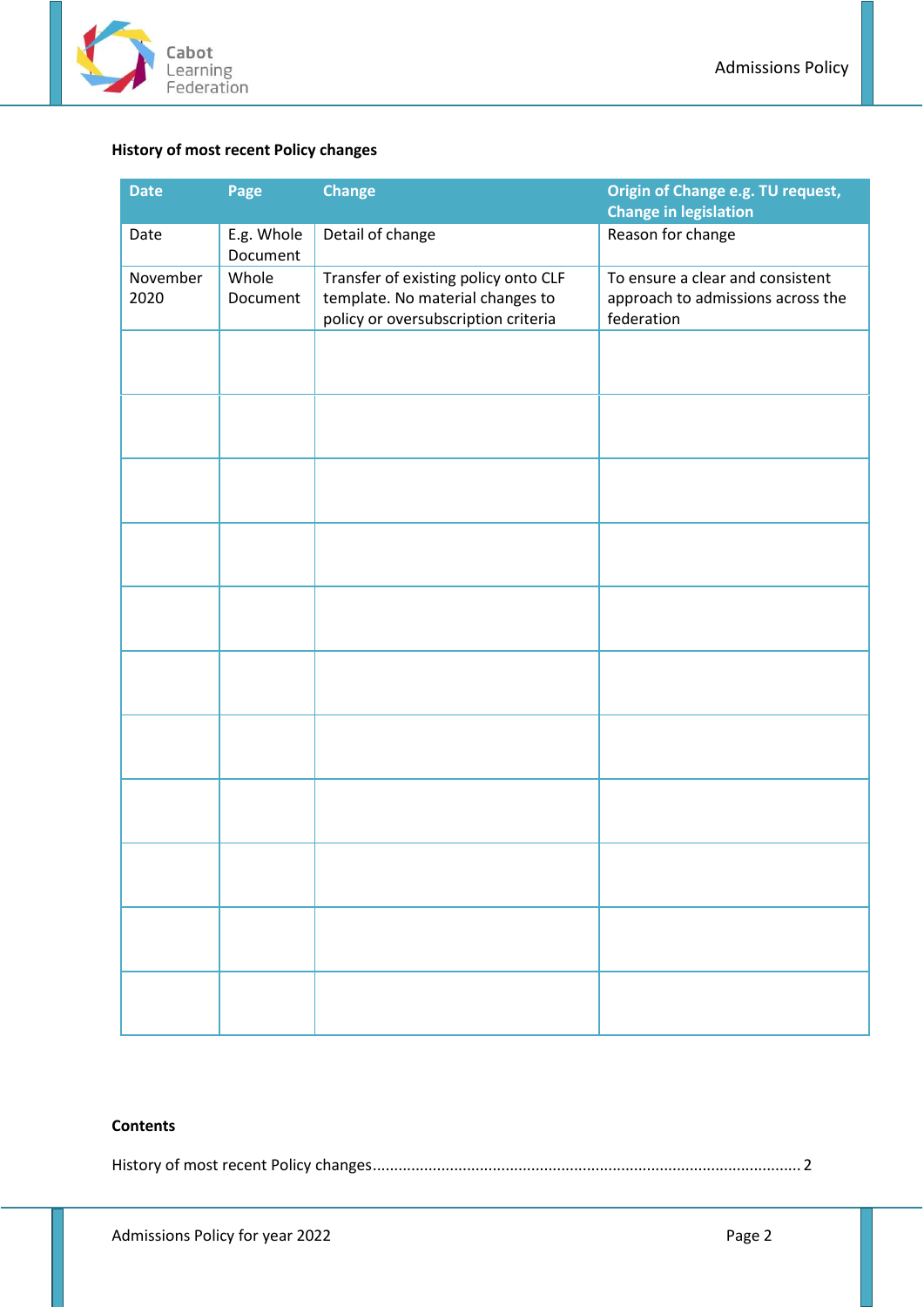

| $\mathbf{1}$   |  |  |  |  |
|----------------|--|--|--|--|
| 2              |  |  |  |  |
| 3              |  |  |  |  |
| 4              |  |  |  |  |
| 5              |  |  |  |  |
| 6              |  |  |  |  |
| $\overline{7}$ |  |  |  |  |
| 8              |  |  |  |  |
| 9              |  |  |  |  |
| 10             |  |  |  |  |
| 11             |  |  |  |  |
| 12             |  |  |  |  |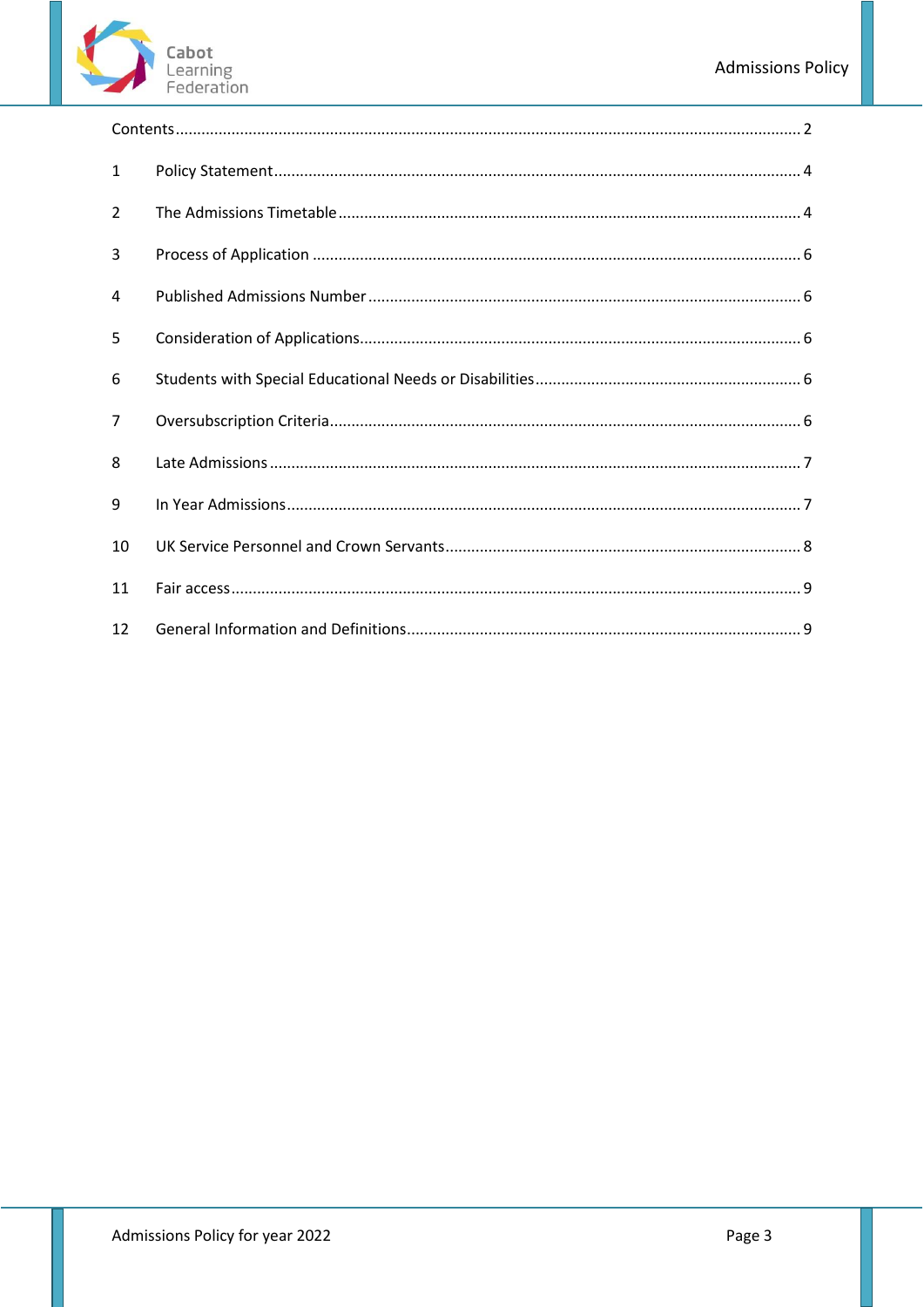

#### <span id="page-3-0"></span>**1 Policy Statement**

- 1.1 The purpose of this policy is to make clear the admissions process to Broadoak Academy.
- 1.2 The Cabot Learning Federation (CLF) adheres to the statutory requirements and the principles outlined in the School Admissions Code [DfE December 2014], which all academies are required to adhere to via the Funding Agreement between Broadoak Academy and the Secretary of State.
- 1.3 The CLF has agreed that the admission arrangements will remain in line with the agreed arrangements for North Somerset maintained non-denominational secondary and primary schools.
- 1.4 More information about the CLF can be found on the website as follows: [clf.uk.](http://www.cabotlearningfederation.net/)
- 1.5 The policy covering admissions for Post 16 students across the federation is not contained in this document. Please visit the Cabot Learning Federation website to view the admissions policies for Post 16 provision in the federation.

#### <span id="page-3-1"></span>**2 The Admissions Timetable**

#### 2.1 **Consultation**

- 2.1.1 The Cabot Learning Federation (CLF) sets out admission arrangements annually. Where changes are proposed to admission arrangements, the federation will first publicly consult on those arrangements. If no changes are made to admission arrangements, the Academy admissions policy will be consulted on at least once every 7 years.
- 2.1.2 For admission arrangements for entry in September 2022 and all subsequent years, consultation will be for a minimum of 6 weeks and will take place between 1 October and 31 January of the school year before those arrangements are to apply. An illustration of these timeframes is contained in Table 1 below.
- 2.1.3 As their own admission authority, CLF academies are not required to consult on their Published Admission Number (PAN) where they propose either to increase or keep the same PAN; however where a PAN is increased the Academy will notify the LA and publish details on the Academy website.
- 2.1.4 When consultation is required, the CLF will consult the following parties on the proposed admission arrangements: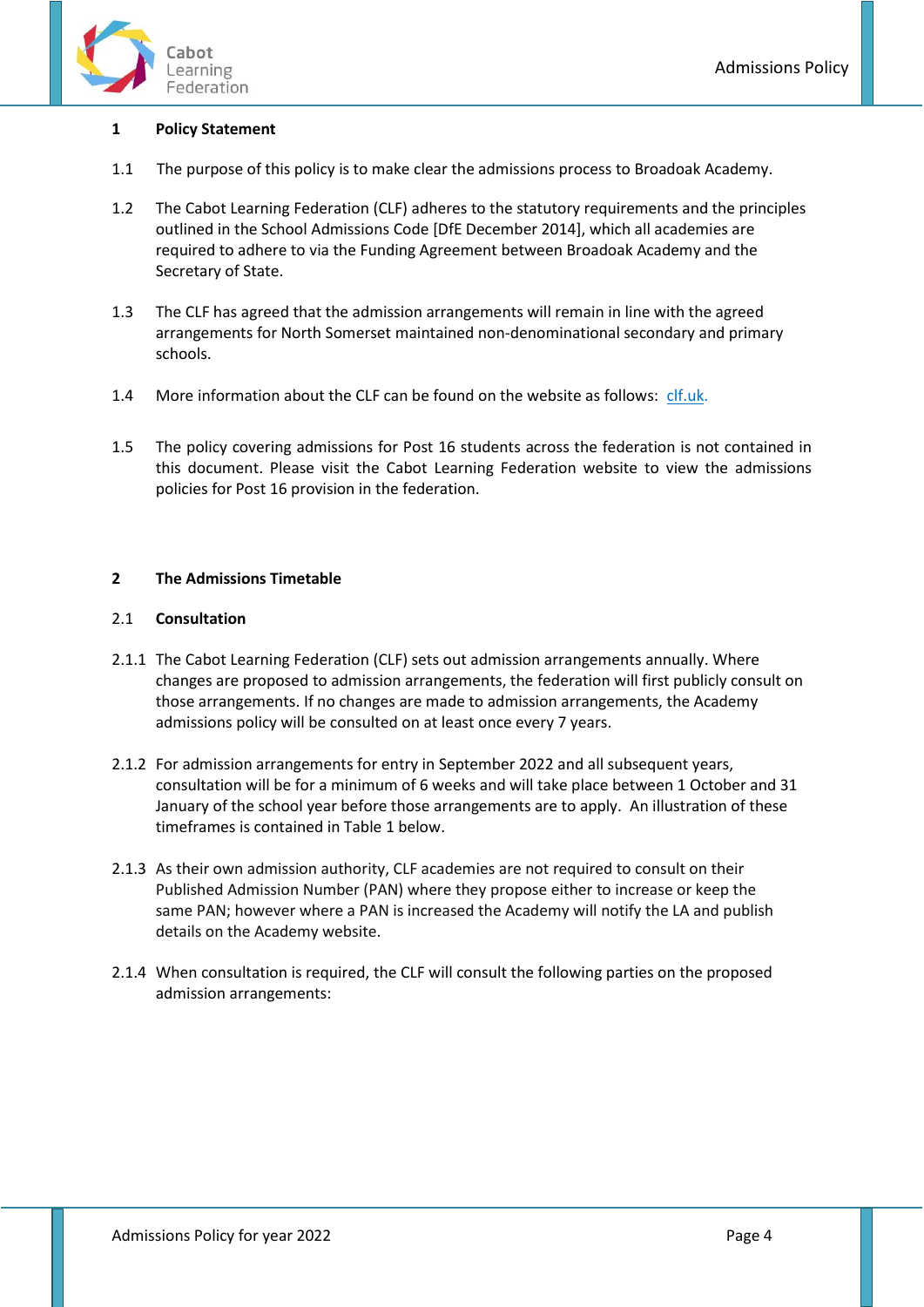

#### 2.1.5

- a. Parents/carers of children between the ages of 2 18;
- b. North Somerset LA;
- c. The Admission Forum for North Somerset LA (where this exists);
- d. Any other admission authorities for primary and secondary schools located within the relevant area for consultation set by North Somerset LA;
- e. Any other governing body/Academy Council for primary and secondary schools (as far as not falling within paragraph c) located within the relevant area for consultation;
- f. Affected admission authorities in neighbouring local authority areas.

# 2.2 **Determination**

2.2.1 Once feedback from the consultation has been considered the CLF must determine the admission arrangements and must notify the Local Authority (LA) of these and publish them on the relevant Academy website.

# 2.3 **Offers and Acceptance of Offers**

2.3.1 Offers are made and need to be accepted by the dates set out at Table 1 below.

Table 1 Admissions Timetable

|                          | <b>Admission in September</b><br>2021 | <b>Admission in September</b><br>2022 | <b>Admission in September</b><br>2023 |  |
|--------------------------|---------------------------------------|---------------------------------------|---------------------------------------|--|
| Consultation period      | 6 weeks between 1                     | 6 weeks between 1                     | 6 weeks between 1                     |  |
| for changes to the       | October 2019 and 31                   | October 2020 and 31                   | October 2021 and 31                   |  |
| <b>Admissions Policy</b> | January 2020                          | January 2021                          | January 2022                          |  |
| The CLF must             |                                       |                                       |                                       |  |
| determine                | 28 February 2020                      | 28 February 2021                      | 28 February 2022                      |  |
| admission                |                                       |                                       |                                       |  |
| arrangements by          |                                       |                                       |                                       |  |
| The CLF must             |                                       |                                       |                                       |  |
| publish the appeals      | 28 February 2020                      | 28 February 2021                      | 28 February 2022                      |  |
| timetable by             |                                       |                                       |                                       |  |
| The CLF must notify      |                                       |                                       |                                       |  |
| the LA of the            |                                       |                                       |                                       |  |
| arrangements and         | 15 March 2020                         | 15 March 2021                         | 15 March 2022                         |  |
| publish them on          |                                       |                                       |                                       |  |
| the website by           |                                       |                                       |                                       |  |
| Applications from        | Secondary 31 October                  | Secondary: 31 October                 | Secondary 31 October                  |  |
| parents/carers           | 2020                                  | 2021                                  | 2022                                  |  |
| close                    | Primary: 15 January 2021              | Primary: 15 January 2022              | Primary: 15 January 2023              |  |
| Offers made to           | Secondary: 1 March 2021               | Secondary: 1 March 2022               | Secondary: 1 March 2023               |  |
| parents/carers on        | Primary: 16 April 2021                | Primary: 16 April 2022                | Primary: 16 April 2023                |  |
| National Offer Day*      |                                       |                                       |                                       |  |
| Appeals must be          | 20 school days following              | 20 school days following              | 20 school days following              |  |
| made by                  | offer of place                        | offer of place                        | offer of place                        |  |

\*National Offer Day is on the date specified or the next working day where the specified date is a weekend or bank holiday.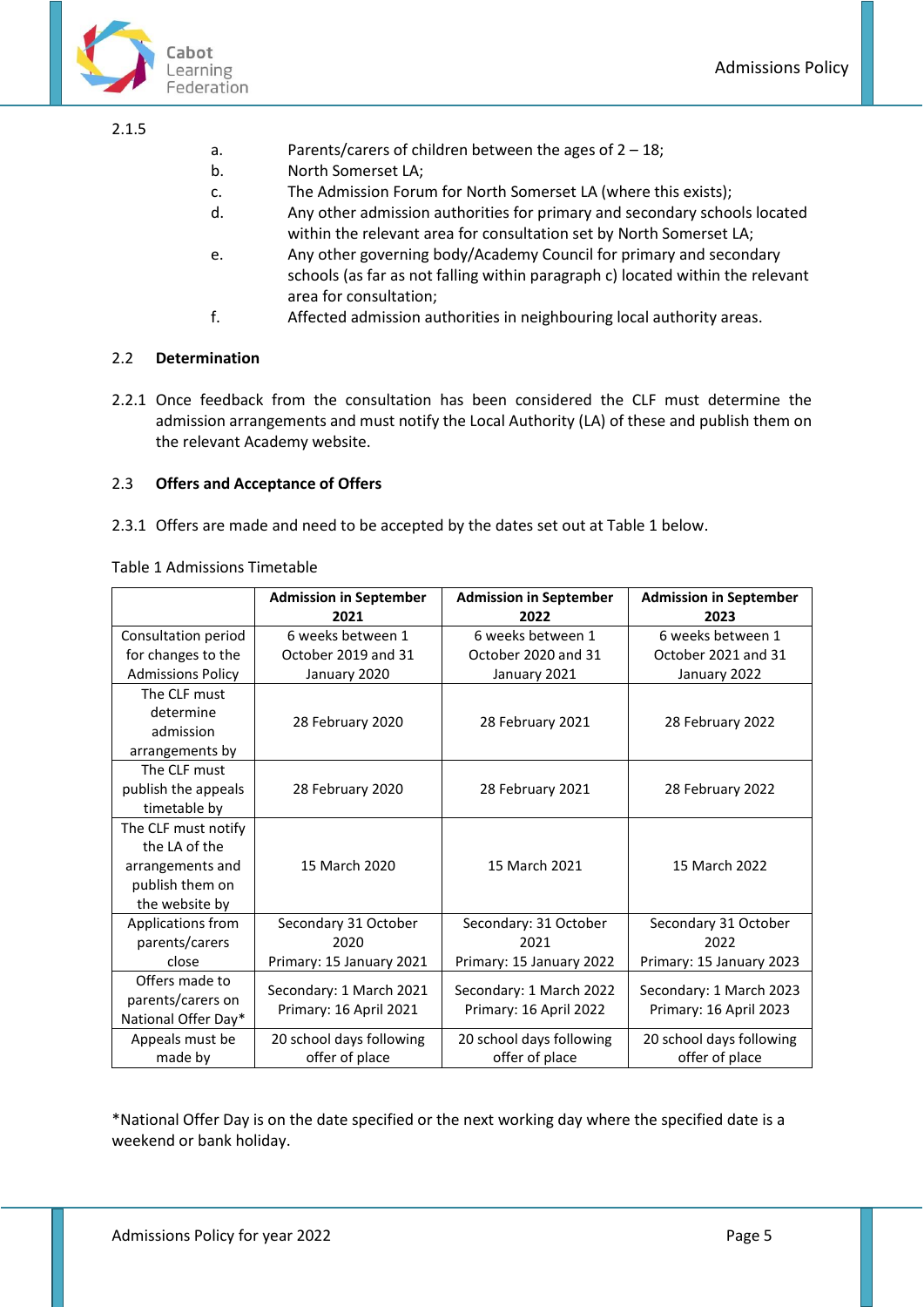

# <span id="page-5-0"></span>**3 Process of Application**

3.1 Applications for places at the Academy will be made in accordance with North Somerset Local Authority's co-ordinated admission arrangements, and will be made on the Common Application Form (CAF) provided and administered by the Local Authority. The CAF can be found by visitin[g North Somerset Admissions website.](https://www.n-somerset.gov.uk/my-services/schools-learning/school-admissions/applying-school-place) Alternatively, parents/carers can contact the Academy who will provide them with a copy of the form.

### <span id="page-5-1"></span>**4 Published Admissions Number**

- 4.1 Broadoak Academy has a PAN of 180 places in Year 7 leading to a total number of 900 places across Years 7 to 11 when at full capacity.
- 4.2 The policy covering admissions for Post 16 students across the federation is not contained in this document. Please visit the Cabot Learning Federation website to view the admissions policies for Post 16 provision in the federation.

### <span id="page-5-2"></span>**5 Consideration of Applications**

5.1 The LA will consider all application for places. Where fewer than 180 applications are received, the LA will offer places to all those who have applied.

### <span id="page-5-3"></span>**6 Students with Special Educational Needs or Disabilities**

6.1 Children with an EHC Plan are placed in schools/academies through the arrangements set out in the SEND Code of Practice and not through these admission criteria. All admission authorities are required by Section 324 of the Education Act 1996 to admit to the academy a child with an EHC Plan that names the academy. Academies must admit such children whether they have places or not. Any appeal concerning the statement of the admission is to the independent First-Tier Tribunal (Health, Education and Social Care Chamber). Parents/carers of children with an EHC Plan should contact their child's lead professional for any further information.

### <span id="page-5-4"></span>**7 Oversubscription Criteria**

7.1 Where the number of applications for admissions is greater than the Published Admission Number (PAN), applications will be considered against the criteria set out below. These are listed in priority order and will be applied to all applications received by the published closing date. Notes/definitions to the oversubscription criteria are set out in section 12 General Information and Definitions.

1. Children in Care or Previously in Care (including those children who appear (to the admission authority) to have been in state care outside of England and ceased to be in state care as a result of being adopted.

2. Children living in Broadoak Academy's First Geographical Area with a brother or sister who will be attending Broadoak Academy at time of admission.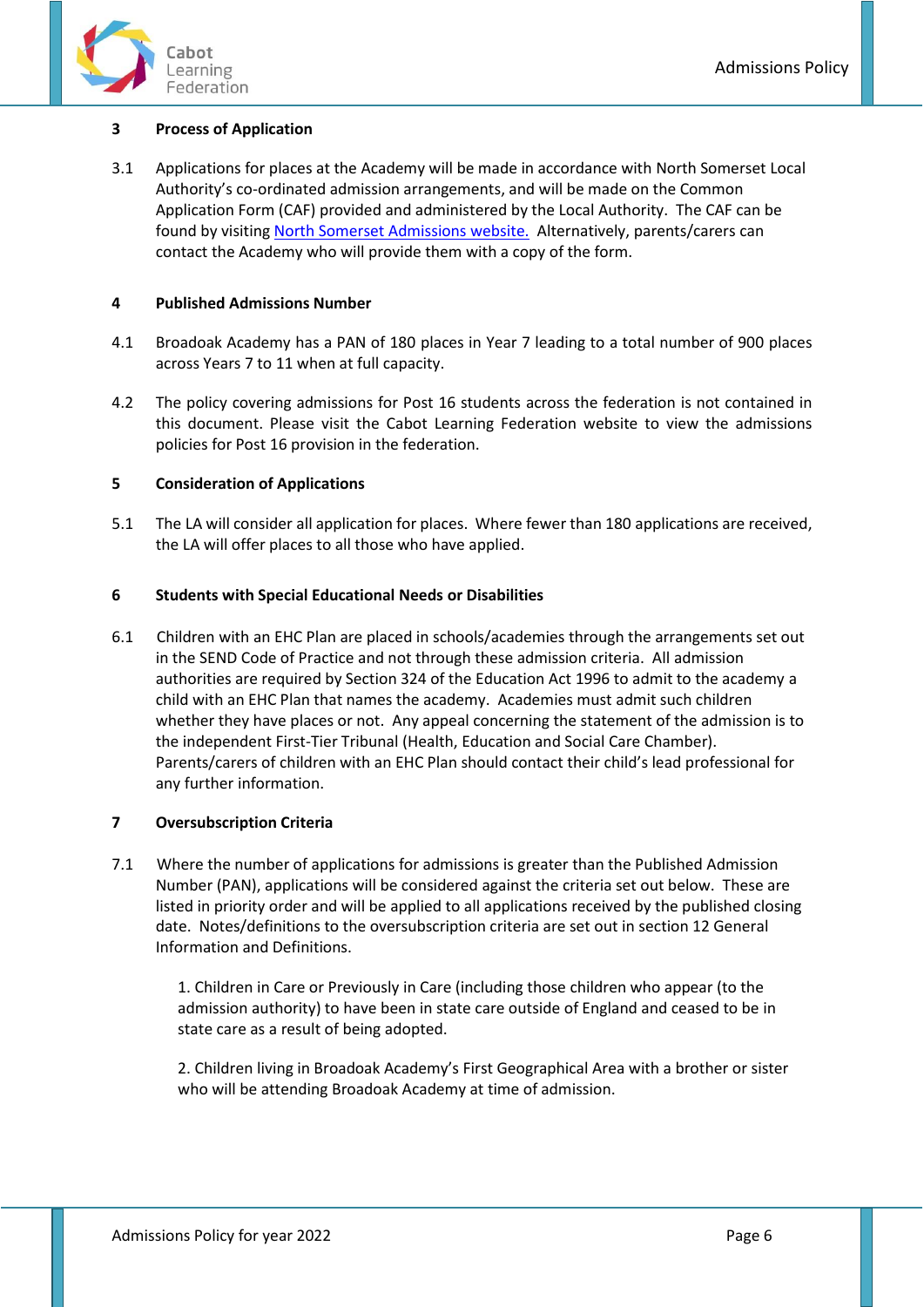

3. Children living in Broadoak Academy's First Geographical Area living closest to the Academy.

4. Children living outside Broadoak Academy's First Geographical Area with a brother or sister who will be attending Broadoak Academy at time of admission

5. Children living outside Broadoak Academy's First Geographical Area living closest to the College.

- 7.2 Within each criterion, priority will be given to children living closest to the school measured in a direct line. Broadoak Academy's First Geographical Area is shown in the map at the end of this policy.
- 7.3 A First Geographical Area is an area of priority for a school. Living in this area does not guarantee a child a place at the school but they may receive priority over children who live outside the First Geographical Area.

### <span id="page-6-0"></span>**8 Late Admissions**

- 8.1 Applications must be received by 31 October 2021, otherwise the application will be recorded as late. Late applications will not be considered in the first round of allocations and an outcome will not be sent on the National Offer Day. Please see North Somerset Council's coordinated scheme for this intake for full details.
- 8.2 Late applications will not be considered until offers have been made to on time applicants and in accordance with the dates set out in the North Somerset LA's Admission Scheme.

### <span id="page-6-1"></span>**9 In Year Admissions**

- 9.1 The following applications will be treated as in-year admissions during 2022-23:
	- applications for admission to Year 7 which are received after 1 September 2022
		- all other applications for admission to Years 8 to 11.

The Academy will consider each application at the time it is made. Parents/carers whose application is turned down are entitled to appeal.

### 9.2 **Applications**

9.2.1 Except for deferred entry for Reception Year Group children, applications will not normally be considered in advance of the date the place is required, this will be approximately 35 days for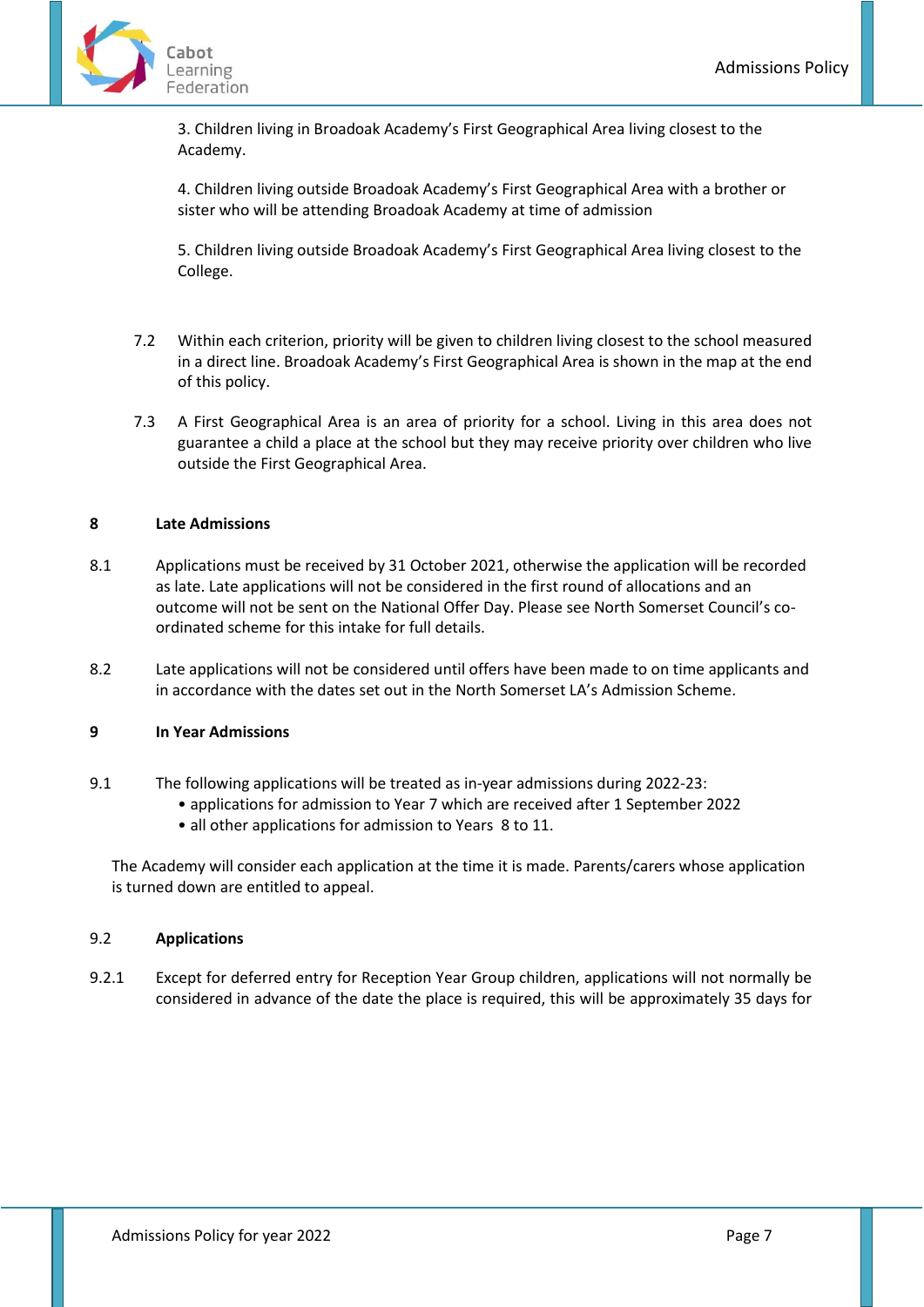

those moving house, and 21 days for those not moving house. However, applications for admission in September 2022 can be made from 1 June 2022.

#### 9.3 **Outcome**

9.3.1 Any offers must be responded to within 21 days of the date of the letter. Any request for an extension beyond the required reply date will be considered on an individual basis.

#### 9.4 **Alternative places**

9.4.1 The Admissions Authority is required to notify North Somerset Council of any in year transfer applications received and the outcome of them. If a place is unable to be offered at a preferred school and the applicant is, or has proven they will be, a resident of North Somerset then the Council will either:

> 1. offer a place at the nearest school to the home address with a place available 2. advise the applicant of places that may be available at Own Admission Authority school(s)

3. if the child is currently attending the nearest available school to the home address, the Council is not required to take any actions.

#### 9.5 **Waiting list**

- 9.5.1 Where there are more children than places available, a waiting list will operate for each year group. If parents would like their child's name to be added to the waiting list they must request it, as no child is added automatically. The waiting list will be maintained on a two term basis. If applicants wish to remain on the waiting list they must request this for the start of terms 1, 3 or 5. Any applicants that have not requested to be kept on the waiting list will not be considered for any vacancies that may arise.
- 9.5.2 Term dates can be found at www.n-somerset.gov.uk/schoolterm-dates. Any application or appeal that is yet to be processed will be considered for a vacancy along with those already on the waiting list. When filling a vacancy, all those seeking a place at the time the decision is made (not at the time the vacancy occurs) will be considered.
- 9.5.3 Children who are the subject of a direction by a Council to admit or those who are allocated a school in accordance with the Fair Access Protocol, will take precedence over those on the waiting list.
- 9.5.4 Priority will not be given on the basis of the date an application was added to the list. All applications must be ranked in line with the admission authority's oversubscription criteria and any allocations will be made using this. Each child added to a waiting list will require the list to be ranked again in line with the published oversubscription criteria. Waiting list positions can go up as well as down as additional applicants are added to or removed from the waiting list and ranked in accordance with the specific oversubscription criteria.

#### <span id="page-7-0"></span>**10 UK Service Personnel and Crown Servants**

10.1 For UK Service Personnel and other Crown Servants, where possible, places may be allocated in advance of the pupils return to the UK provided the MOD, FCO or GCHQ have provided a letter declaring a return date and residency placement. Places may be offered and reserved up to one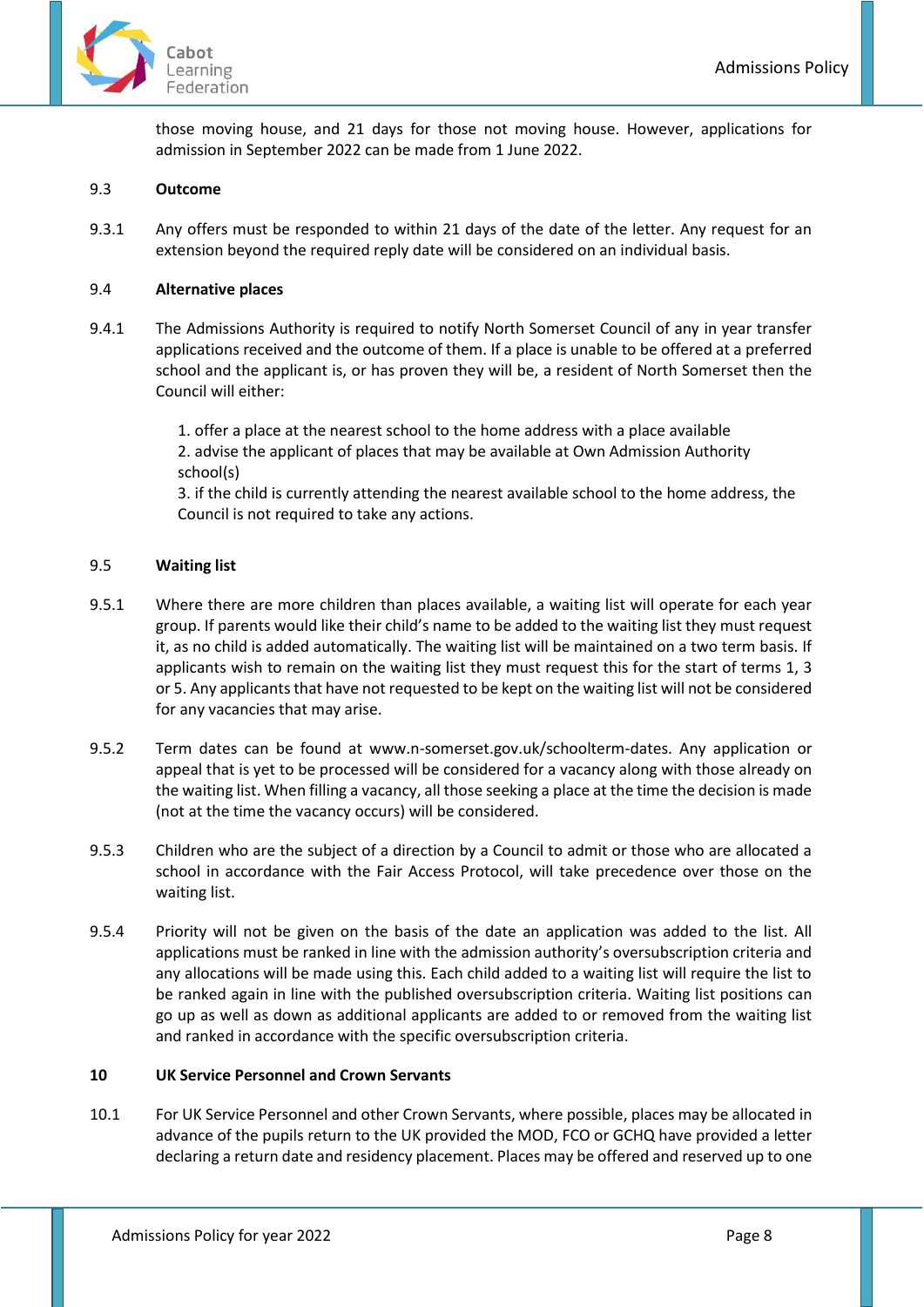

term in advance of the place being required. North Somerset operates 6 terms per year. Term dates can be found a[t www.nsomerset.gov.uk/school-term-dates](http://www.nsomerset.gov.uk/school-term-dates)

### <span id="page-8-0"></span>**11 Fair access**

11.1 Each Local Authority must have a Fair Access Protocol, agreed with the majority of schools in its area to ensure that - outside the normal admissions round - unplaced children, especially the most vulnerable, are offered a place at a suitable school as quickly as possible. In agreeing a protocol, the Local Authority must ensure that no school - including those with available places – is asked to take a disproportionate number of children who have been excluded from other schools, or who have challenging behaviour. The protocol must include how the Local Authority will use provision to ensure that the needs of pupils who are not ready for mainstream schooling are met. The Fair Access Protocol is available at www.n-somerset.gov.uk/fair-accessprotocolAdmissions of children outside their normal chronological year group (delayed or accelerated entry)

# <span id="page-8-1"></span>**12 General Information and Definitions**

### 12.1 **Who can apply**

- 12.1.1 Applications will be accepted for children who meet one or more of the following:
	- they are resident in the UK
	- they hold full British Citizen Passports
	- they are from countries whose passports have been endorsed to show that they have the right to abode in this country
	- they are from the European Economic Area (EEA).
- 12.1.2 Applications for children who do not meet one of the above will not be accepted until the child is in this country.

### 12.2 **Parent**

12.2.1 This includes all of those people, including carers, who have parental responsibility for a child as set out in the Children Act 1989. All references within this document to parent(s) therefore include carers.

### 12.3 **Home address**

- 12.3.1 A child's home address is considered to be the place where the child permanently and ordinarily resides for the majority of the time as at the closing date and time. This would normally be the same address as a person who has parental responsibility for the child and is their main carer.
- 12.3.2 An address used for childcare arrangements cannot be used as the home address. The address of a child that is different from his/her parents where the move to this address is expressly linked to obtaining a school place will not be accepted.
- 12.3.3 Where parents do not live together, and the child spends equal amounts of time with both parents, the home will be considered to be that of the parent who made the application to be the child's home.
- 12.3.4 More than one address will not be accepted as the child's home address. If necessary, the terms of a residency order may clarify the home address. If parents share parental responsibility for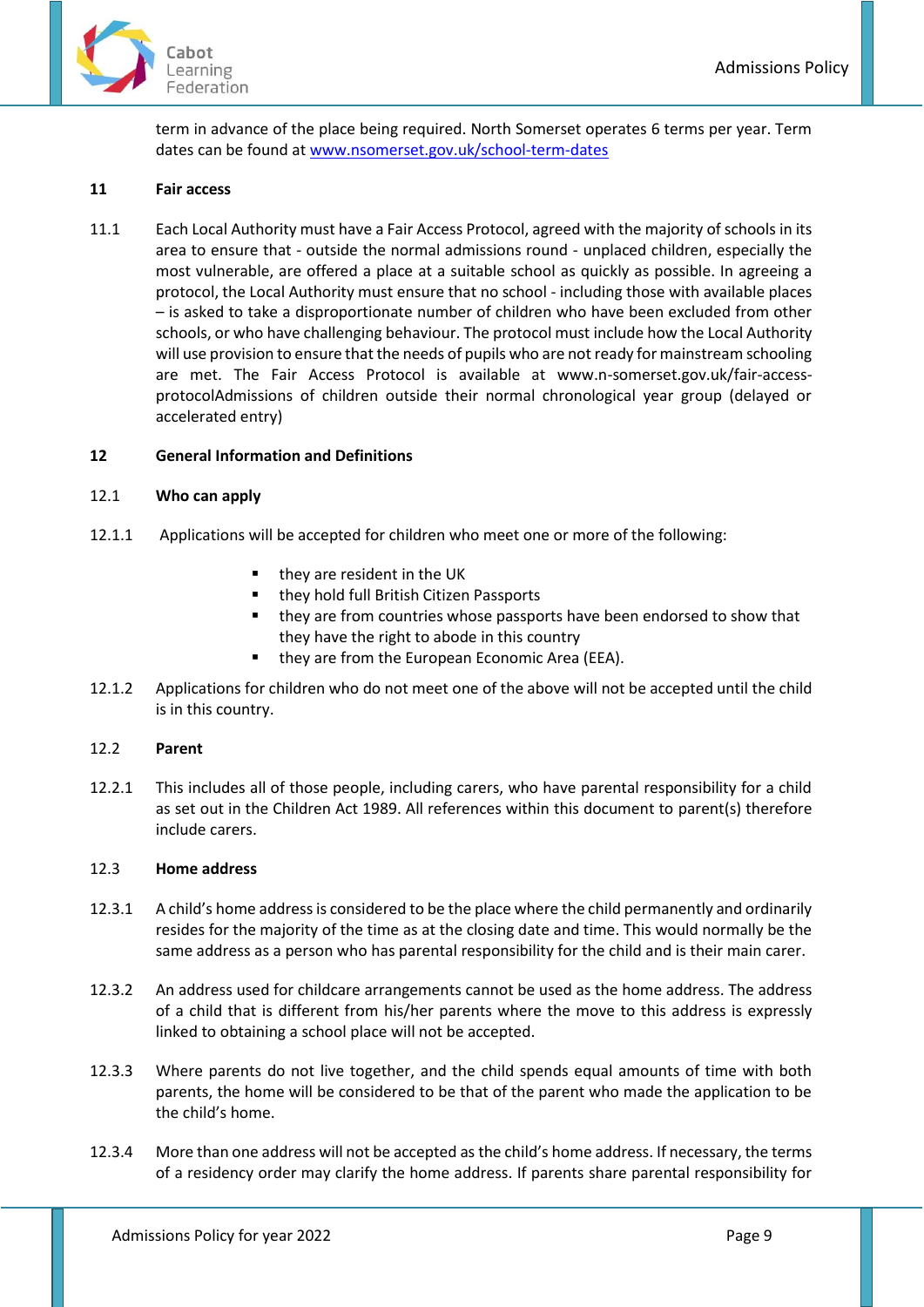

the child, and both parents submit an application form, both parents will be asked to determine which application should be considered and which application should be withdrawn.

- 12.3.5 If parents are unable to reach an agreement, a Specific Issues Order or a residency order will be requested to be seen for clarification on which address should be used. In the absence of any Specific Issues or residency order, the home address will be considered to be that of the parent with the primary day to day care and control of the child. In reaching this decision, evidence may be requested from both parents. Examples of the address which is registered with a medical GP. Parents are urged to reach agreement but where they do not, the home address will be determined for them.
- 12.3.6 If a child is temporarily living away from his/her parents in a different Council area, the Council where the child ordinarily lives will continue to be the home Council.
- 12.3.7 Whilst the place of residence of the child for the first round of allocations would normally be his/her physical place of residence as at Closing Date and time for applications, it should be noted that in certain circumstances and acting in the interests of the child, an alternative place of residence may be used\*, for example where a child is temporarily living away from his/her parent's home and the new temporary place of residence is the home where the child is likely to be living whilst attending school.

\*If necessary this would be determined by North Somerset Council.

# 12.4 **Change of Address**

- 12.4.1 Parents must inform North Somerset Council if they change address as soon as possible or any offer of a place may be withdrawn. If a change of address will occur after the closing time and date (and before the start of term 1), and independent confirmation is submitted by the closing time and date, it will be considered in the first round of allocations.
- 12.4.2 Examples of independent confirmation of a change of address are:
	- a solicitor's letter confirming the exchange of contracts with a completion date,
	- a tenancy agreement signed by both parties,
	- a utility bill dated within three months prior to submission.
- 12.4.3 If the child is from a family of a Crown Servant or of UK Service Personnel, a letter from the MOD, FCO or GCHQ declaring a return date and residency area.
- 12.4.4 Applicants may also be required to provide proof that they have left the previous property, for example by supplying a final account utility bill.
- 12.4.5 If a new address is not accepted for a round of allocations, where none of the parental preferences can be offered, the alternative school offered will be based on the new address (providing details and independent confirmation is received before the round of allocation has been finalised).
- 12.4.6 Where a change of address is from one Local Authority to another, the Local Authority of the new address, will then normally be the home Local Authority. The new home Local Authority will then process the application and notify the parents of the outcome.

### 12.5 **Documentary evidence**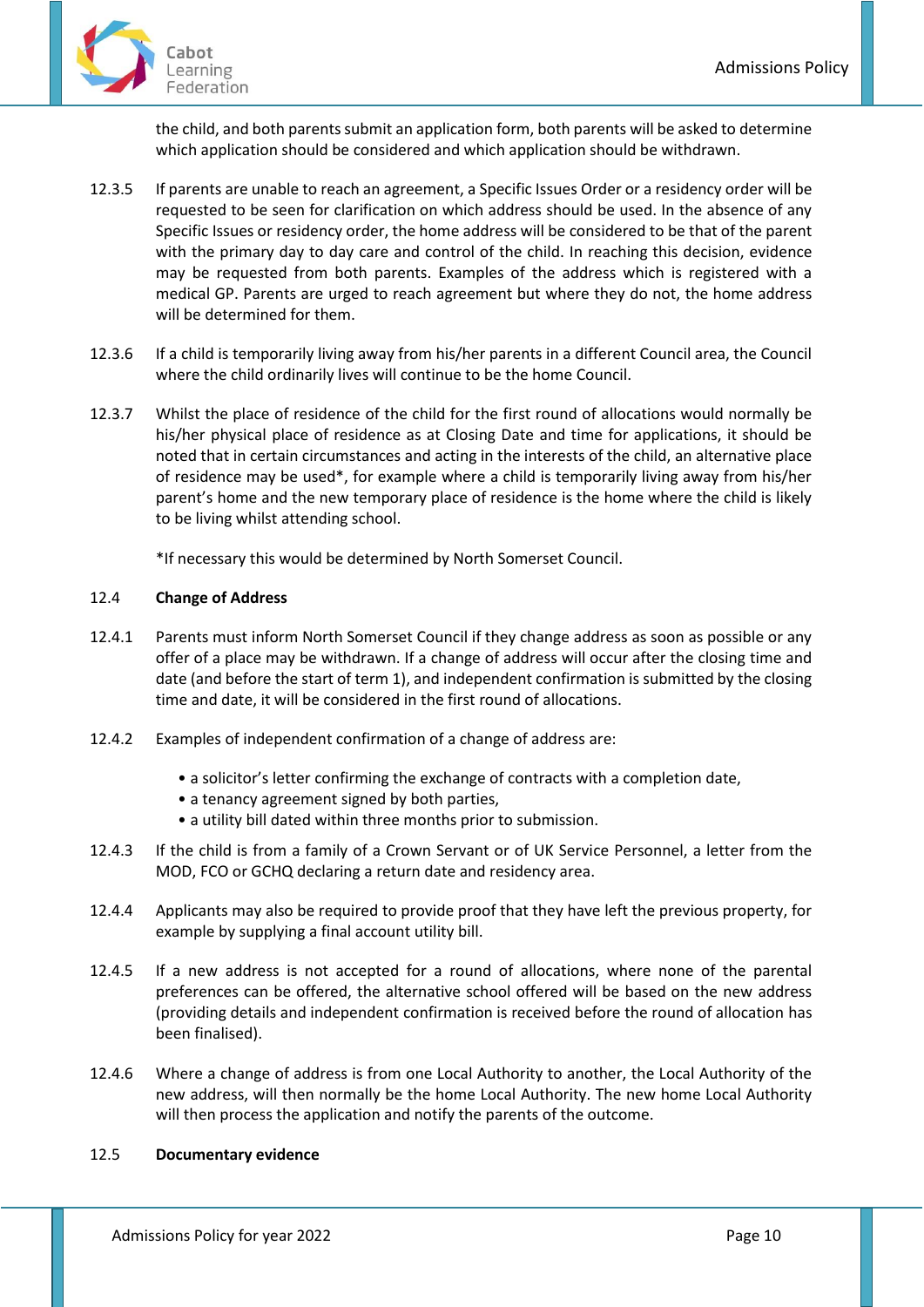- 12.5.1 The Admissions Authority reserves the right to require documentary evidence of the genuineness of a family address and if this is not produced, reserves the right to make its own enquiries.
- 12.5.2 The child's normal permanent home address where he or she lives with his or her parents or legal guardians will be used to decide where the child lives. If parents or guardians plan to move documentary evidence will be required.
- 12.5.3 Examples of evidence that may be acceptable to determine a child's address are:

1. A solicitor's letter confirming exchange of contracts and a completion date for a property which is being purchased or a property which is being sold.

2. A copy of a signed rental agreement or a solicitor's letter if moving to a Council or rented property and proof of your sale or Notice to Quit on your current/previous property.

3. A copy of a council tax bill or utility bill such as water, gas or electricity in your name for your newly owned or rented property together with proof of your sale or Notice to Quit on your current/previous property.

4. If you are moving in with a relative a letter from them will be required confirming the date you will be moving in together with a copy utility bill showing their name and address. A solicitor's letter will also be required confirming that completion of contracts has taken place on your sale or Notice to Quit on your current/previous property.

### 12.6 **Supporting documents**

- 12.6.1 Any letters/supporting documents should also be submitted to the Admissions Authority. Applications and any letters/supporting documents received by the School Admissions Team at its office in Castlewood, Tickenham Road, Clevedon may also be accepted.
- 12.6.2 Whilst it is not the responsibility of other offices/schools, the Admissions Authority will use discretion and may accept applications/documents received by other Councils, Schools or other Council offices that are passed to the School Admissions Team. They will be accepted as on time if North Somerset Council feels they may have been submitted by the closing time and date.

### 12.7 **Withdrawal of an offer**

12.7.1 The Admissions Authority reserves the right to withdraw an offer of a school place in certain limited circumstances.

### 12.7.2 Examples include:

1. Where a parent has given fraudulent or intentionally misleading information such as a false address, which effectively denied a place to a child with a stronger claim.

2. Where a parent has not responded to an offer within the deadline set or to any subsequent reminder to reply within a further 7 days.

3. Where the offer was made as a result of an administrative error.

4. If children do not commence attendance at school at the date arranged for their child to commence and the school is not given a satisfactory reason for the absence.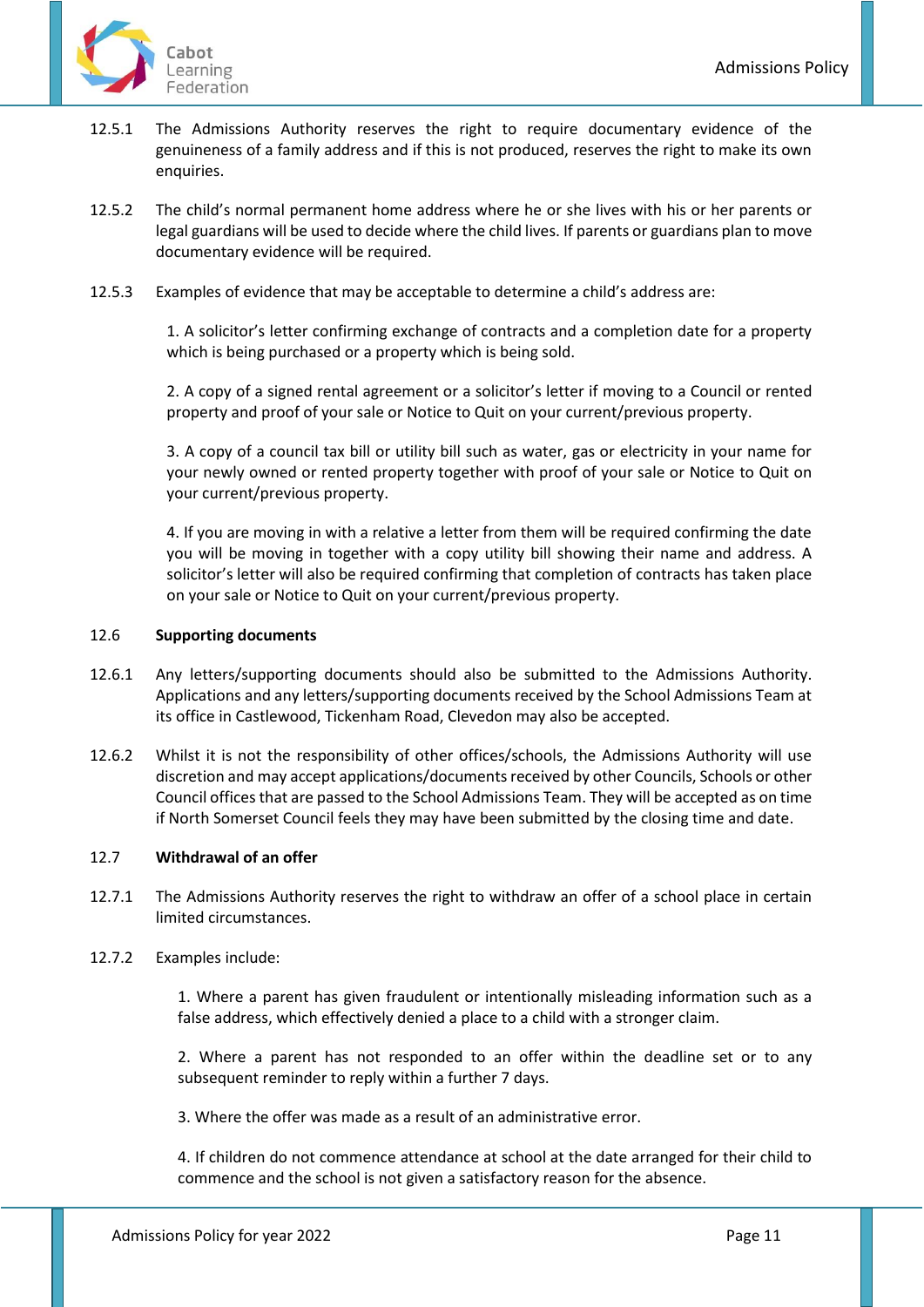

- 12.7.3 If a child or parent(s) move address but the parents do not inform the Admissions Authority, this may be deemed to be intentionally misleading and any place offered may be withdrawn if it has denied another child a place.
- 12.7.4 Where before offers are made, an application is deemed to be fraudulent or intentionally misleading the application will be considered on the basis of the correct information. It is the parent's responsibility to inform North Somerset Council and the Admissions Authority if their contact details change after making an application.

# 12.8 **Children in care and previously in care**

Children in Care are defined as follows:

• Children in Care' are children who are (a) in the care of a local Council or (b) being provided with accommodation by a local Council in the exercise of their social services functions (see the definition in section 22(1) of the Children Act 1989).

# **For Children previously in Care:**

- this includes children who were adopted under the Adoption Act 1976 (see section 12 adoption orders) and children who were adopted under the Adoption and Children Act 2002 (see section 46 adoption orders
- child arrangements orders are defined in s.8 if the Children Act 1989, as amended by s.12 of the Children and Families Act 2014. Child arrangements orders replaced residence orders and any residence order in force prior to 22 April 2014 is deemed to be a child arrangements order
- in accordance with Section 14A of the Children Act 1989, a Special Guardianship Order is defined as an order appointing one or more individuals to be a child's special guardian (or special guardians)
- Children who appear (to the admission authority) to have been in state care outside of England and ceased to be in state care as a result of being adopted are accepted and adopted by the Authority.

### 12.9 **Brothers and sisters**

- 12.9.1 To be considered as a brother or sister a child must be living at the same address for the majority of the time (at least 50% of the time), as a full, half, step or adoptive brother/sister.
- 12.9.2 Full and adoptive brothers/sisters are defined as children who have the same biological or adoptive parents.
- 12.9.3 Half brothers/sisters are defined as children who share only one biological or adoptive parent.
- 12.9.4 Step brothers/sisters are defined as children who are not necessarily related biologically (including foster children) but are living in the same household for the majority of the time at the address the Admissions Authority considers to be the address of the child for whom the application is made.
- 12.9.5 It is the responsibility of parents to ensure that they declare on their application if they have a child (or have been allocated a place for a child) at their preferred school(s) or to inform the Admissions Authority if a child obtains a place after they have applied.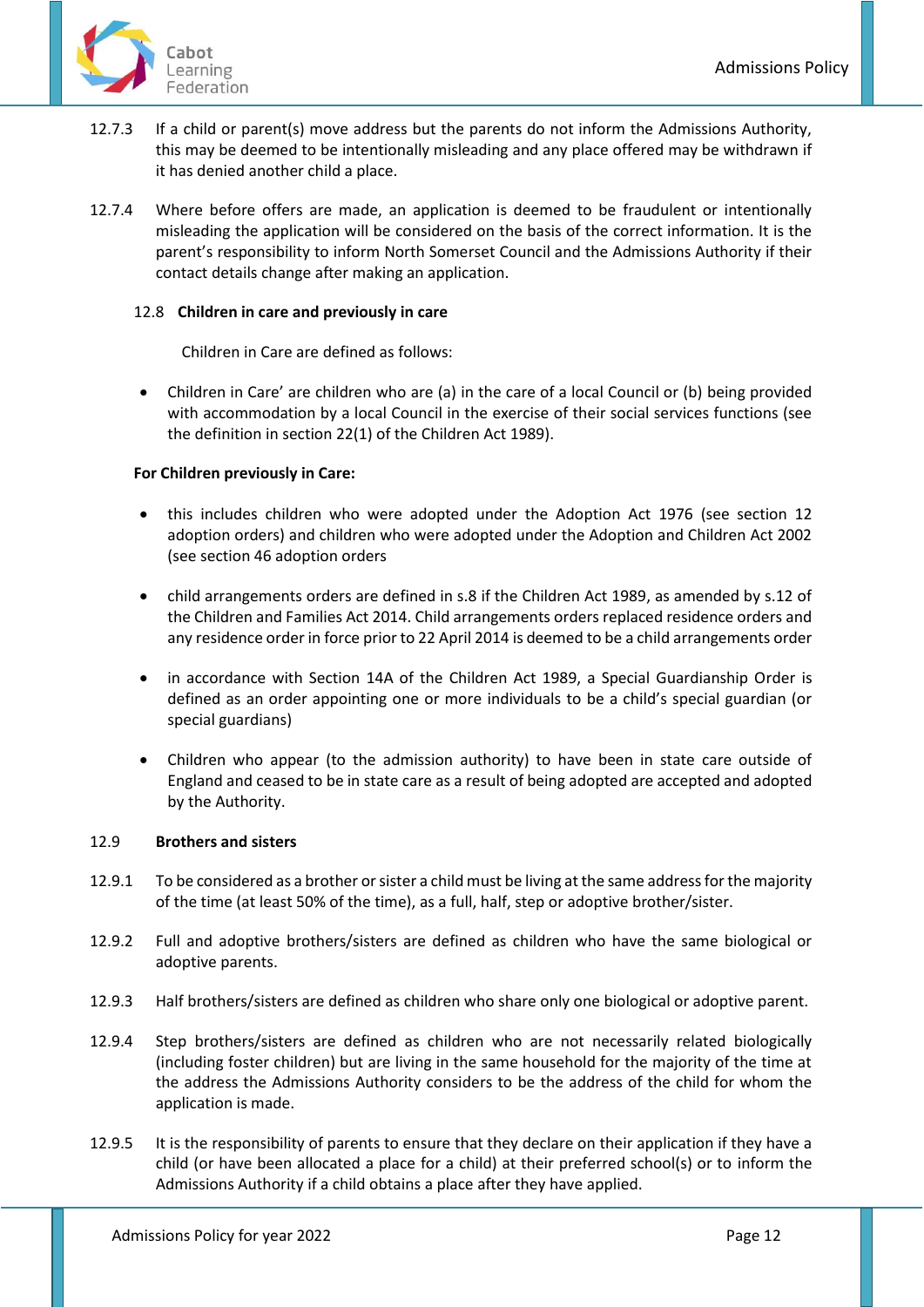

12.9.6 A brother or sister must be attending (or is expected by the Admissions Authority to be attending) the school at the time of admission. A child attending a nursery/pre-school part of a school does not count as a brother or sister attending the school at the time of admission.

#### 12.10 **Distances**

- 12.10.1 A direct line distance is where distances are measured in a straight line between the address point of the child's home and the main entrance marker for the school, indicated on North Somerset Council computerised system(s). Unless stated otherwise, where the direct line distances are equal, the ranking of applications will be determined by drawing lots.
- 12.10.2 If it is not possible to measure a distance on North Somerset Council computerised system(s), North Somerset Council will use alternative methods.
- 12.11 **Admissions of children outside their normal chronological age group (delayed or accelerated entry)**
- 12.11.1 Admissions of children outside their normal chronological age group (delayed or accelerated entry): Applications for delayed or accelerated entry in cases where parents would like their child to be admitted to a year group that is not the chronological age year group, will be considered.
- 12.11.2 The admissions authority for the school will make the final decision. In addition, parents of summer born children (born on or between 1 April and 31 August) can request to admit their child into the Reception year, one year after they would normally enter the school. The admissions authority for the school will make the final decision.
- 12.11.3 Decisions will be made on the basis of the circumstances of each case and in the best interests of the child. This will include taking account:
	- the parent's views;
	- information about the child's academic, social and emotional development;
	- where relevant, their medical history and the views of a medical professional;
	- whether they have previously been educated out of their normal age group;
	- whether they may naturally have fallen into a lower age group if it were not for being born prematurely.
- 12.11.4 The admissions authority must also take into account the views of the head teacher.
- 12.11.5 Parents will need to write to the school to request that their child starts a year later or earlier than their chronological age. Parents will need to give reasons for the request and details of the child's particular needs. Any reports or evidence to support your request should also be enclosed.
- 12.11.6 For Reception and Junior intake applications, it is advised that an on time application is submitted for the correct chronological year group. If the delay/accelerated request is agreed, the on time application can be withdrawn and a new application should be made the following year. If the request is not agreed, and the child stays in their chronological age group, the on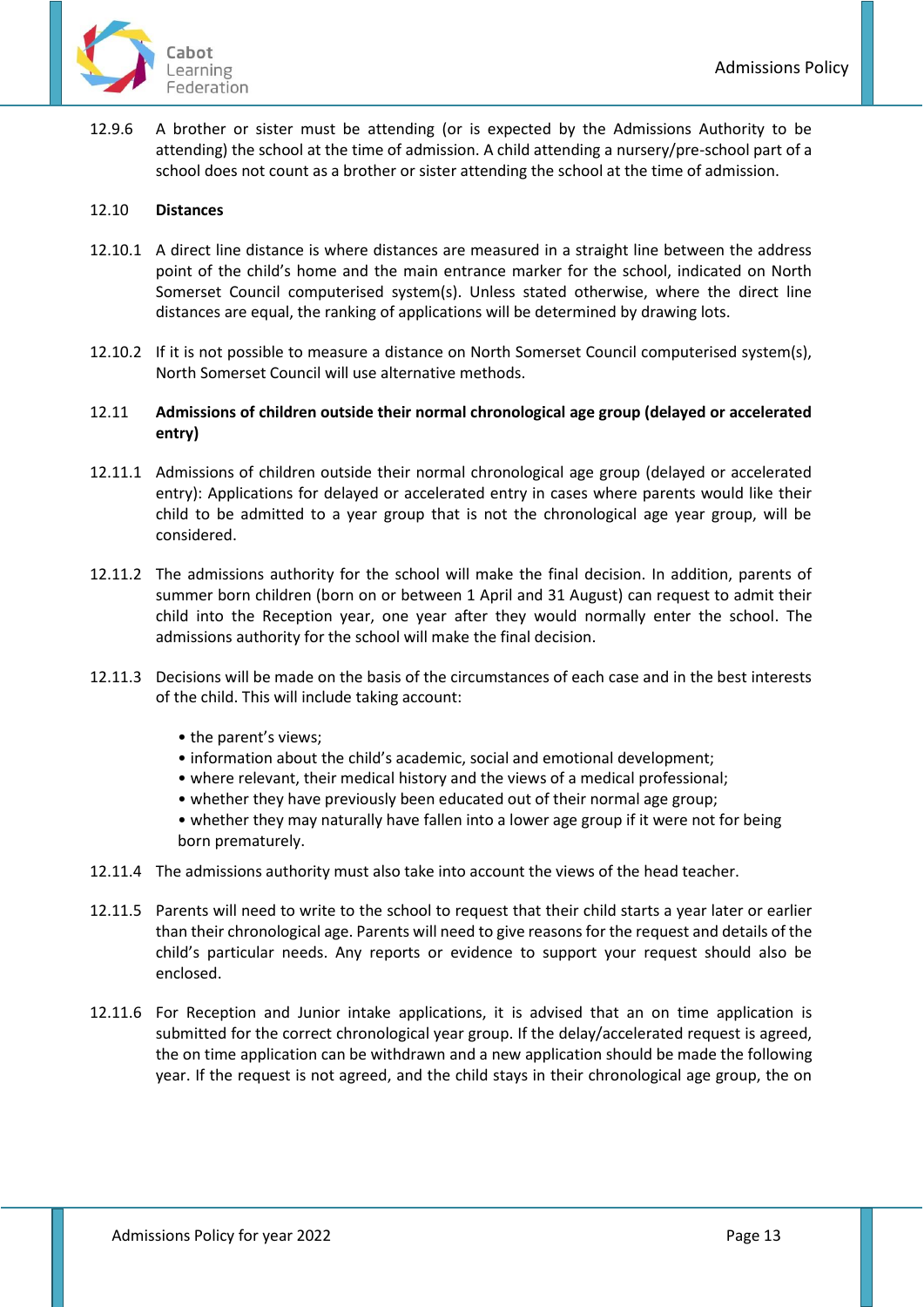

time application can still be processed. If a request is not agreed and the child does not have an on time application then a late application would need to be submitted.

- 12.11.7 Where the admission authority agrees to a parent's request for their child to be admitted out of their normal age group the parent must apply according to the timescales of the agreed admission cohort.
- 12.11.8 The application will be processed as part of the main admissions round (including applying the oversubscription criteria where applicable), unless the parental request is made too late for this to be possible. Parents have a statutory right to appeal against the refusal of a place at a school for which they have applied and been refused. This right does not apply if they are offered a place at the school but it is not in their preferred age group.
- 12.11.9 Where the admission authority does not agree a request for a summer born child to be admitted into the Reception Year Group, the parent may apply for their child to be admitted with their chronological age group for admission at the time they would normally enter the school. Such children who do not start school in the school year that they become 5 will normally be placed in a Year 1 class and will miss the Reception year.

# 12.12 **Appeals**

- 12.12.1 All applicants refused a place have a right of appeal to an independent appeal panel constituted and operated in accordance with the School Admission Appeals Code. Details of how to appeal are included in the outcome email or letter.
- 12.12.2 Statement of Special Educational Needs or Education, Health and Care Plan.
- 12.12.3 Applicants in receipt of a Statement of Educational Needs or Education, Health and Care Plan should contact their SEN Officer to apply for schools.

### 12.13 **Alteration**

12.13.1 It should be noted that this policy is subject to alteration to reflect any changes in legislation, case law, Council policy or to ensure legal compliance.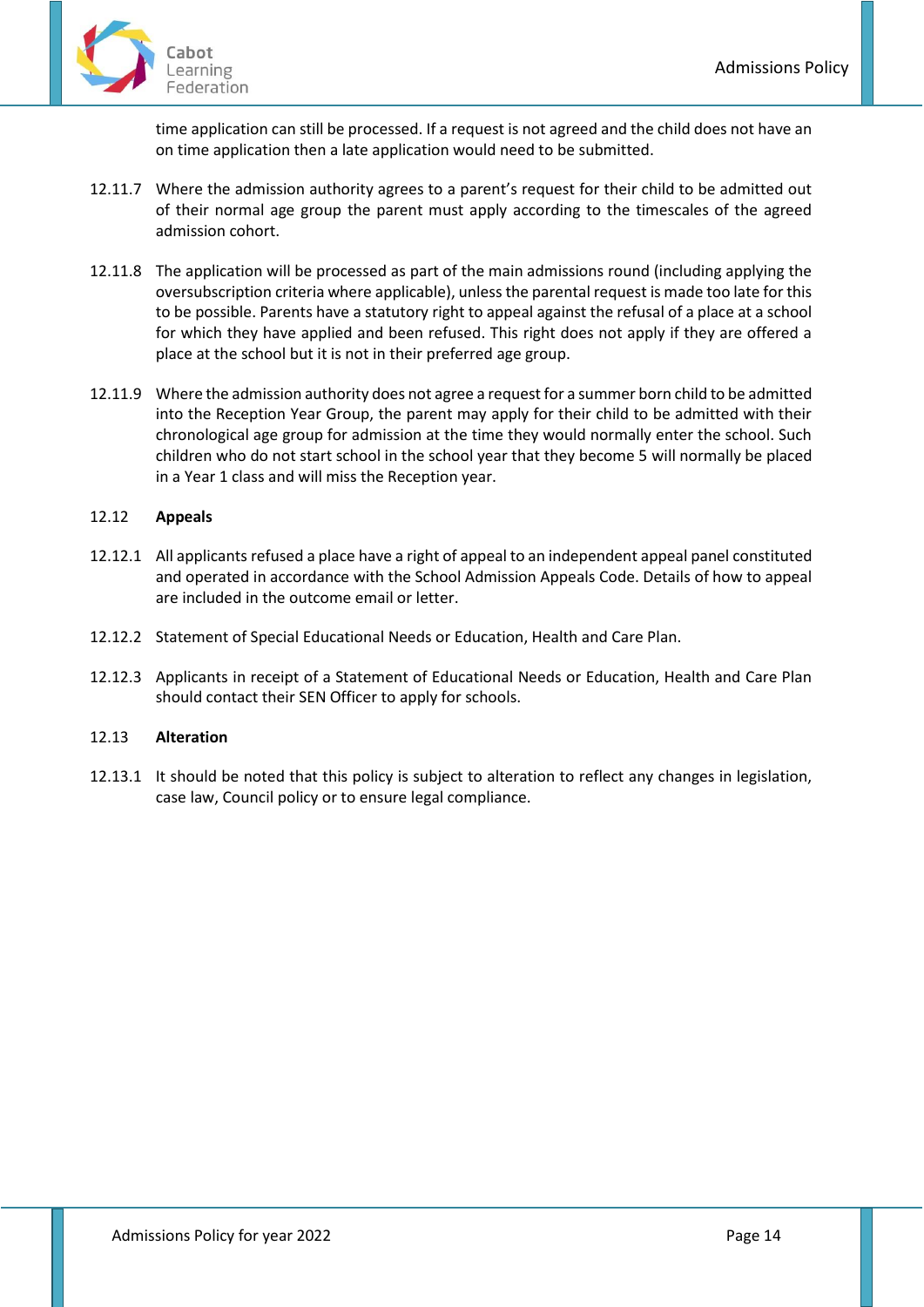

Contact Details:

| BROADOAK<br>academy                  | Address:<br>Tel No:<br>Email:<br>Website: | <b>Broadoak Academy</b><br><b>Windwhistle Road</b><br>Weston-super-Mare<br><b>BS23 4NP</b><br>01934 422000<br>enquiries@broadoakacademy.clf.uk<br>www.broadoakacademy.clf.uk                |
|--------------------------------------|-------------------------------------------|---------------------------------------------------------------------------------------------------------------------------------------------------------------------------------------------|
| North-<br><b>Comerset</b><br>COUNCIL | Address:                                  | <b>School Admissions Team</b><br><b>People and Communities</b><br><b>North Somerset Council</b><br><b>Town Hall</b><br><b>Walliscote Grove Road</b><br>Weston-super-Mare<br><b>BS23 1UJ</b> |
|                                      | Tel No:<br>Email:<br>Website:             | 01275 884078 / 884014<br>admissions@n-somerset.gov.uk<br>www.n-somerset.gov.uk/admissions                                                                                                   |

# Area of Responsibility